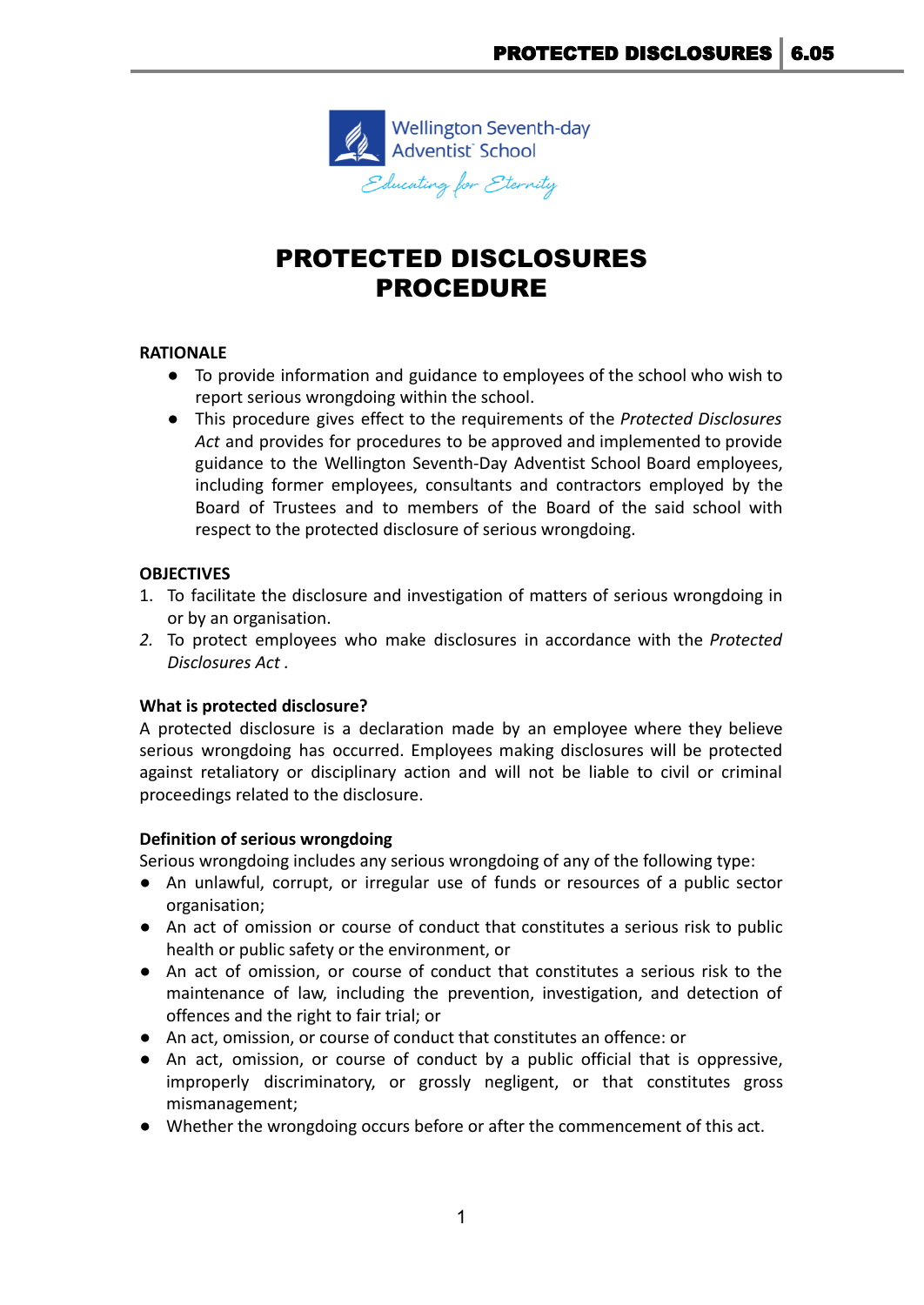## **Conditions for disclosure**

Before making a disclosure, the employee should be sure the following conditions are met:

- the information is about serious wrongdoing in or by the school, and
- the employee believes on reasonable grounds the information to be true or is likely to be true, and
- the employee wishes the disclosure to be protected.

## **Who can make a disclosure?**

Any employee of the school can make a disclosure. For the purposes of this procedure an employee includes:

- current employees and Principal,
- former employees and Principals,
- contractors supplying services to the school.

## **Protection of employees making disclosures**

An employee who makes a disclosure and who has acted in accordance with the procedures outlined:

- may bring a personal grievance in respect of retaliatory action from their employers.
- may access the anti-discrimination provisions of the *Human Rights Act* in respect of retaliatory action from their employers.
- are not liable for any civil or criminal proceedings, or to a disciplinary hearing by reason of having made or referred to a disclosure.
- will, subject to Clause 5 of the Guidelines, have their disclosure treated with the utmost confidentiality.

The protections provided in this section will not be available to employees making allegations they know to be false or where they have acted in bad faith.

## **GUIDELINES**

Any employee of the School who wishes to make a protected disclosure should do so using the following procedures.

- 1. Submit the disclosure in writing to the Principal who has been nominated by the Board under the provision of *Section 11 of the Protected Disclosures Act 2000* for this purpose. OR If you believe the Principal is involved in the wrongdoing or has an association with the person committing the wrongdoing that would make it inappropriate to disclose to them, then you can make the disclosure to the Board Chair.
- 2. The disclosure should contain detailed information, including the following:
	- the nature of the serious wrongdoing;
	- the name or names of the people involved;
	- surrounding facts, including details relating to the time, and/or place of the wrongdoing if known or relevant.
- 3. On receipt of a disclosure, the Principal/Chair must within 20 working days examine seriously the allegations of wrongdoing made and decide whether a full investigation is warranted. If warranted, a full investigation will be undertaken by the Principal or Board Chair or arranged by him/her as quickly as practically possible through an appropriate authority.